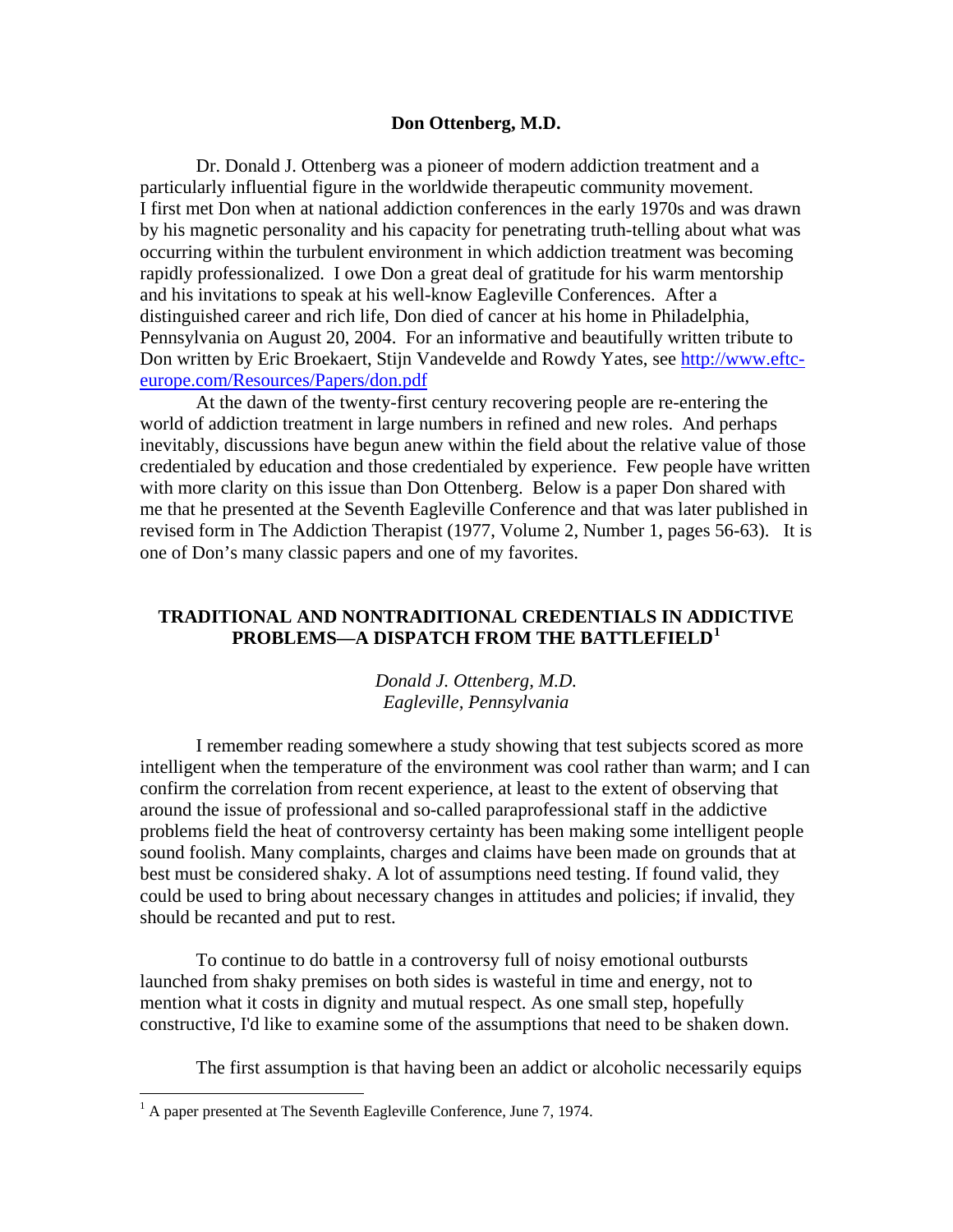one to be an effective counselor or therapist in this field. I think that most experienced workers, including recovered alcoholics and addicts, probably would agree that some people aren't suited to this type of work, even though they have had the experience of personal recovery from addiction. And yet, very little has been said about how to select candidates appropriate for work in this field.

 All too frequently, it is a matter of self-determination. As a recovered addict, I want to help other addicts so I apply for a job as a counselor. Or I may simply continue my own process of recovery by working with others who have a problem similar to my own. Rarely is a testing procedure used to help determine whether the field of work is appropriate for me and I for it.

.

 Another assumption is that having an earned degree, say a master's degree in psychology or a master's in social work, necessarily qualifies a person to work with addicts or alcoholics. Here, a tricky word, "qualifies," can have two meanings. My degree may satisfy a bureaucratic office, perhaps the State Civil Service system, that I am qualified to be a counselor or therapist, but, looked at carefully, the academic degree is no more certain proof of my ability to work effectively with addicted people than was the mere fact of being a recovered addict or alcoholic. In both cases a true test of my competence in the field of work has net been applied.

 One might argue that some degrees, such as doctor of medicine, carry with them reasonable assurance of functional competence in the specified field of work by virtue of the type of training provided in the regular curriculum. But even here, as physicians working in the addictive problems field know all too well, simply having an M.D. or D.O. after one's name does not signify competence to work effectively with addicted persons. The usual training of physicians has not included sufficient education for this type of work, and many physicians seem attitudinally unsuited. The same might be said regarding many who hold advanced degrees in psychology, social work, and rehabilitation counseling. Nor does the inclusion of an internship or field placement in the curriculum necessarily assure the kind of clinical skill needed. Many of these practicums are so specialized and so far removed from the world of addictions and addicted people as to provide little that can be learned in one sphere and used effectively in the other.

 This questioning of competence in one's work role applies equally to traditionally trained and nontraditionally trained professionals or, to put it in the language of the debate going on in many programs and at various conventions and meetings where workers of both types gather, the so-called paraprofessionals or nondegreed professionals - most of them recovered addicts or alcoholics - are saying, "If there is need for a means of 'credentialing' or 'licensing' us nondegreed folk, there is a similar need for testing and credentialing people with traditional degrees." This is the kind of statement coming from one quarter. I don't know if those who have undertaken the task of devising credentialing systems for the noncredentialed and non<sup>1</sup> degreed are hearing what is being said; and, if they do hear, I don't know what credence is being given this positron.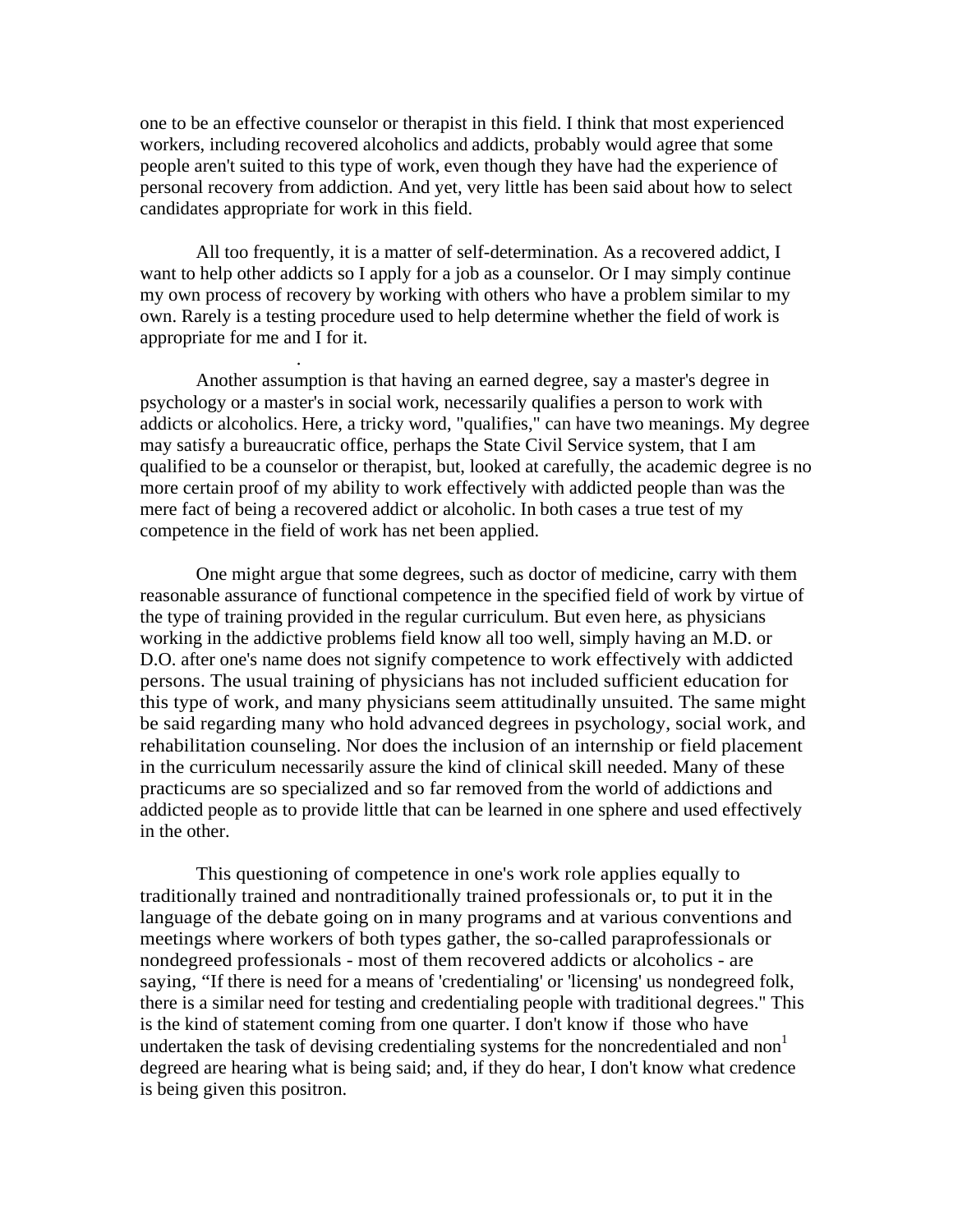Yet another assumption is that recovered alcoholics and addicts working in this field have more to learn from psychiatrists than psychiatrists can learn from them. One could substitute social workers, psychologists and physicians; the point applies to traditionally degreed professionals in general.

 On this issue I have heard the complaint several times from recovered staff members. It goes something like this: "'I'm a recovered narcotic addict who spent a year in the rehabilitation program and have worked for several months at low level jobs around here and now I am a therapist in training, and you've assigned me to work in a group therapy setting with Dr. so-and-so, a psychiatrist. We have been working together now for a few months, and although I don't deny that I am learning some things from him, I think he is learning more from me. He learns about life on the street and what it was like to be a member of a street gang; what black family life in the ghetto is like; about the various kinds of hustle on the street; about prison and what goes on there. I don't begrudge him the opportunity to learn these things from me, but I do question why you say that he is training me, whenI am training him just as much, if not more."

 lt isn't so easy to contradict a statement like that, because it contains much that is true. We may have to revise our concept of what goes on in so-called training relationships. Perhaps, for a long time, teachers have been getting as good or better than they give, and we have failed to appreciate that our designation of one person as teacher and the other as student is a distorted (and insensitive) labelling of what is really happening. As radical as the idea may seem, perhaps some kinds of training must always be a two directional interaction, with both participants understanding from the outset that both are trainers and both trainees.

 If this idea has merit, I merely ask the question: In the revised relationship where both parties train and both are trained, will they be paid equally?

 This carries us to another assumption demanding careful, yet courageous, examination. It has to do with money, in many places spelled e g o, so we know in advance we will have difficulty with it.

 The assumption is that staff members doing what, to all intents and purposes, looks like the same work should be paid the same salary. To put a specific example before us: two staff members are supervising groups of patients; each runs a therapy group with a dozen patients, does some one-to-one counseling, confers to some extent with other staff, and is responsible for some recording and participation on task forces and committees within the program. One staff member is a recovered alcoholic who was addicted for about ten years and has been sober for five, the last two of which he has put in as a therapist here. The other staff member is a master's level psychologist with five years experience, the last two of which have been here in his current job as a therapist.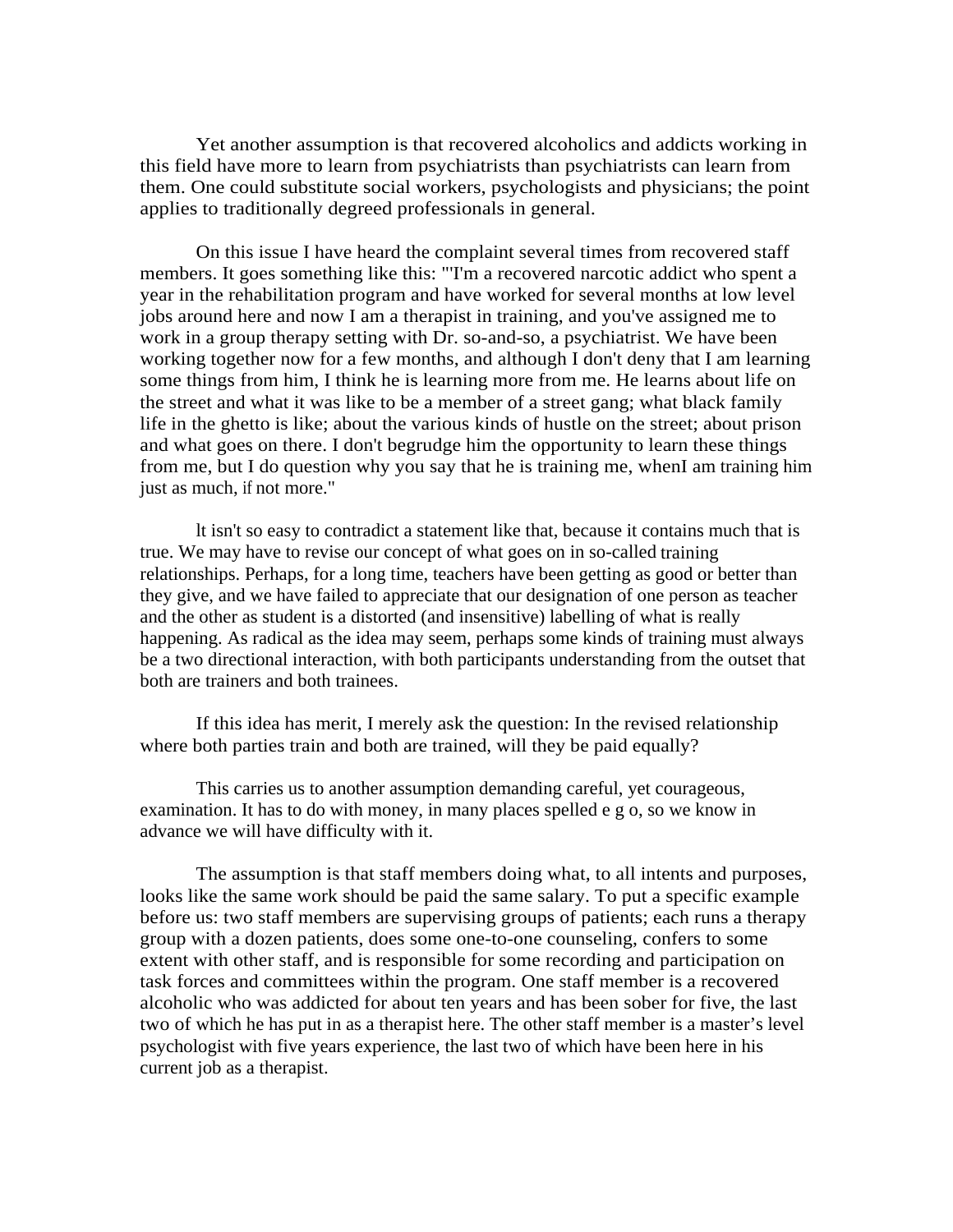The recovered, nondegreed therapist says, "We do the same work, we should get the same pay. His psychology degree is something special so-and-so brings to his work, but It is no more important than my direct experience with alcoholism, my own recovery and my knowledge of street culture, which are some special assets I bring to my work. If there are things he knows that I don't know, there are just as many things I know that he doesn't know.

 The psychologist says, "It is nonsense to think a recovered person with no degree and no formal education beyond high school is going to receive the same salary as a psychologist with a master's degree. I put time, money and a lot of effort into going to school with the intention of equipping myself for my work. I also did it for the very reason that I knew I could earn more money if I had an advanced degree. Now you are asking me to cancel out the value of the degrees I've earned. What I learned and what I know as a result of my formal education is a valuable asset that improves the quality of my work with patients. I'm a better therapist as a result of my training. It is worth something and I want the value of it reflected in my paycheck. Why should a recovered person receive the same compensation without facng the time-consuming, costly and difficult challenge of obtaining a higher education?"

 The program director, already caught between the demand and the complaint, has other concerns neither disputant has even thought about. For example, the fact that there is a market value placed on each type of professional talent and experience, just as there is on any commodity or service in a free economy. If the program is supported by state or county funds, it may not be possible to pay a nondegreed person the same salary as a degreed person even if they are doing the same work. In some places it just cannot be done under current civil service definitions and regulations. Furthermore, the master psychologist was earning a salary at the going rate when he joined the staff. He had established his market value. The recovered alcoholic, on the other hand, when he arrived, was earning much less.

 Some might say our problem is that the psychologist is over-qualified for the job he is doing, that we should use only nondegreed persons in this particular job category. But we as a program want this kind of variety in our counselors and therapists. We feel it blocks mobility and opportunity of nondegreed staff to keep all of them in a certain layer of the program hierarchy. Also, we think it is true that the psychologist does bring something different to this particular job, and we consider it a source of additional strength in our overall program. We want to be a truly interdisciplinary program, and keeping all recovered nondegreed staff at the same level and degreed staff at other levels tend to perpetuate elitism based on academic credentials which is the very inequity we are trying to escape from.

 Along with the continuing dispute over the relative competence, status and value of recovered persons and traditional professionals goes an intensifying challenge of the claimed assets brought to the work situation by both sides. Many characteristics seen as advantages by each side are now denigrated as disadvantages by the other side. A look at some of these claims and counter-claims gives an idea of the weaponry currently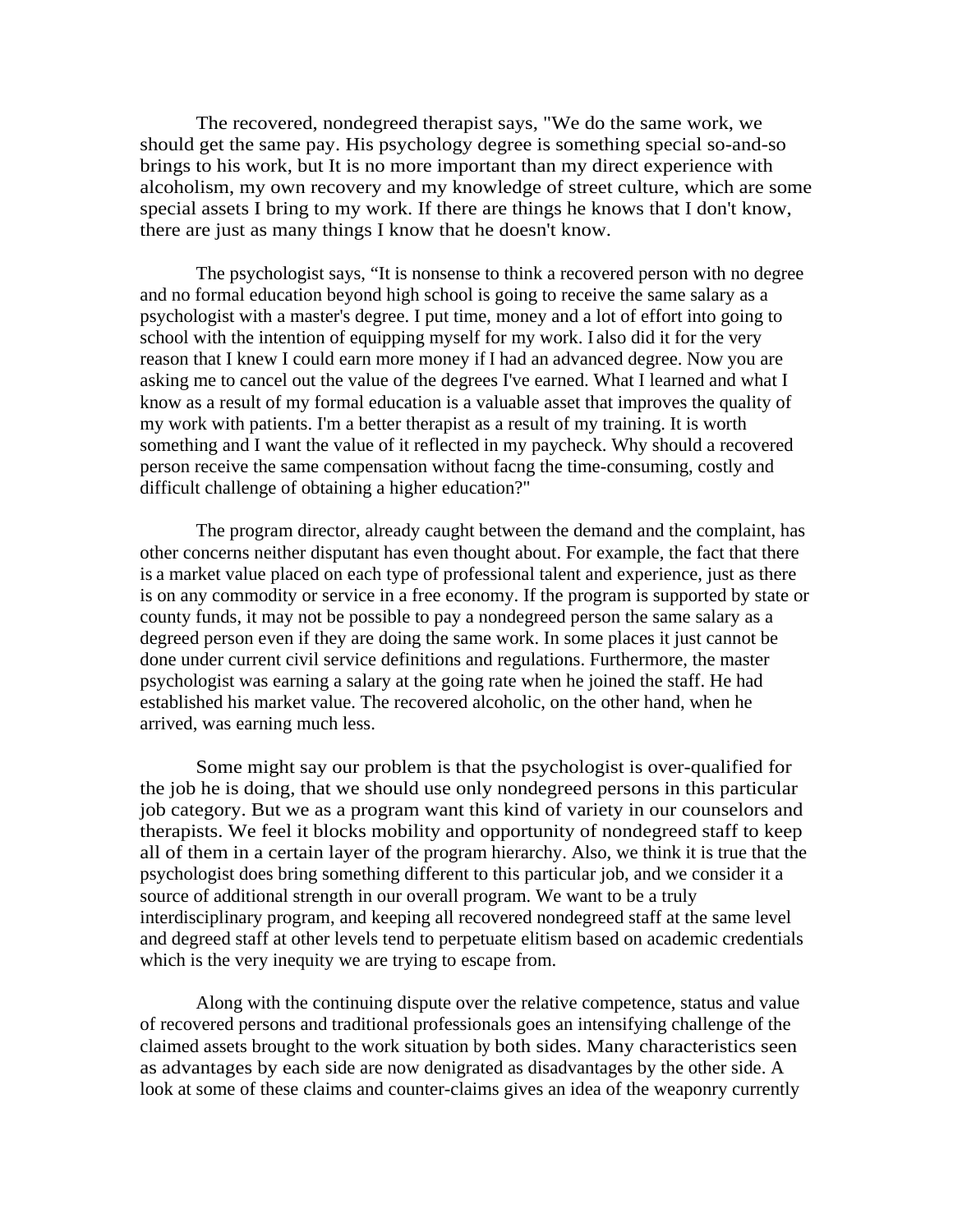in use.

 Among the attributes of recovered staff members generally thought to make them valuable members of a treatment program is their ability to identify with addictive persons and to have such persons identify with them. Recovered staff are also strongly committed to the work and have a great deal to contribute out of their own addiction experience. Almost always they exhibit a highly developed sensitivity to the feelings, thinking patterns, deceptions and defenses of addicted people, and they are frequently able to neutralize self-defeating behavior by effectively challenging it out of their own experience. Recovered addicts and alcoholics are not encumbered by the need to make observed behavior and characteristics fit into predetermined theoretical models. As a consequence, they have a more generous view of what may be possible and worth attempting with various patients. They are not caught in conflict between professional jargon and ordinary language, which makes it a lot easier for them to establish channels of direct communication with patients, Neither are they hampered or stifled by the "medical model" which says that first one must establish a diagnosis, then determine the cause, and then treat to remove or obliterate the cause and thereby effect a cure. Nontraditional recovered staff are quite wilting to wade in and attack the drinking or the drug taking directly without too much concern that this may represent an attack on symptoms of some underlying problem that they are not addressing themselves to. Recovered addicts and alcoholics are not seduced by their own professional image. They have no need to play the role of "doctor" or "nurse" or "social worker," nor are they as susceptible to elitist attitudes toward patients. They don't sit on a professional perch from which it is impossible to see patients as on the same human level as themselves.

 These attributes of recovered staff, if they do in fact exist, are not accepted as necessarily useful or desirable by traditional professional staff. The highly developed empathy is seen more as overidentification with the patient and a tendency to project one's own needs onto the patient. In the same way the recovered alcoholic's and addict's deep commitment to the job and to the patients is sometimes questioned as being an excessive degree of dedication that expresses the therapist's own dependency needs and which functions as part of his system of "salvation." While it is true that the nondegreed recovered staff member is not encumbered by theoretical models, is this simply a reflection of the lack of formal training needed to conceptualize observations and put data and therapeutic information into a systematic frame, and is such a deficiency of education necessarily an asset? If the recovered alcoholic or addict who has no formal training is not inhibited by diagnostic labels, even those such as schizophrenic or psychopathic personality, and is willing to take on almost anyone, the traditional professional asks if this is simply being uninformed and thereby unable to make a diagnosis, and whether the willingness to attempt to treat any case manifests a mixture of omnipotence and naiveté.

 The fact that the recovered alcoholic or addict staff member is unhampered by the "medical model" and is willing to attack the addiction directly is seen as a failure to understand the disease concept of alcoholism and as a confusion of symptoms with the underlying pathologic process that causes the symptoms. That the recovered staff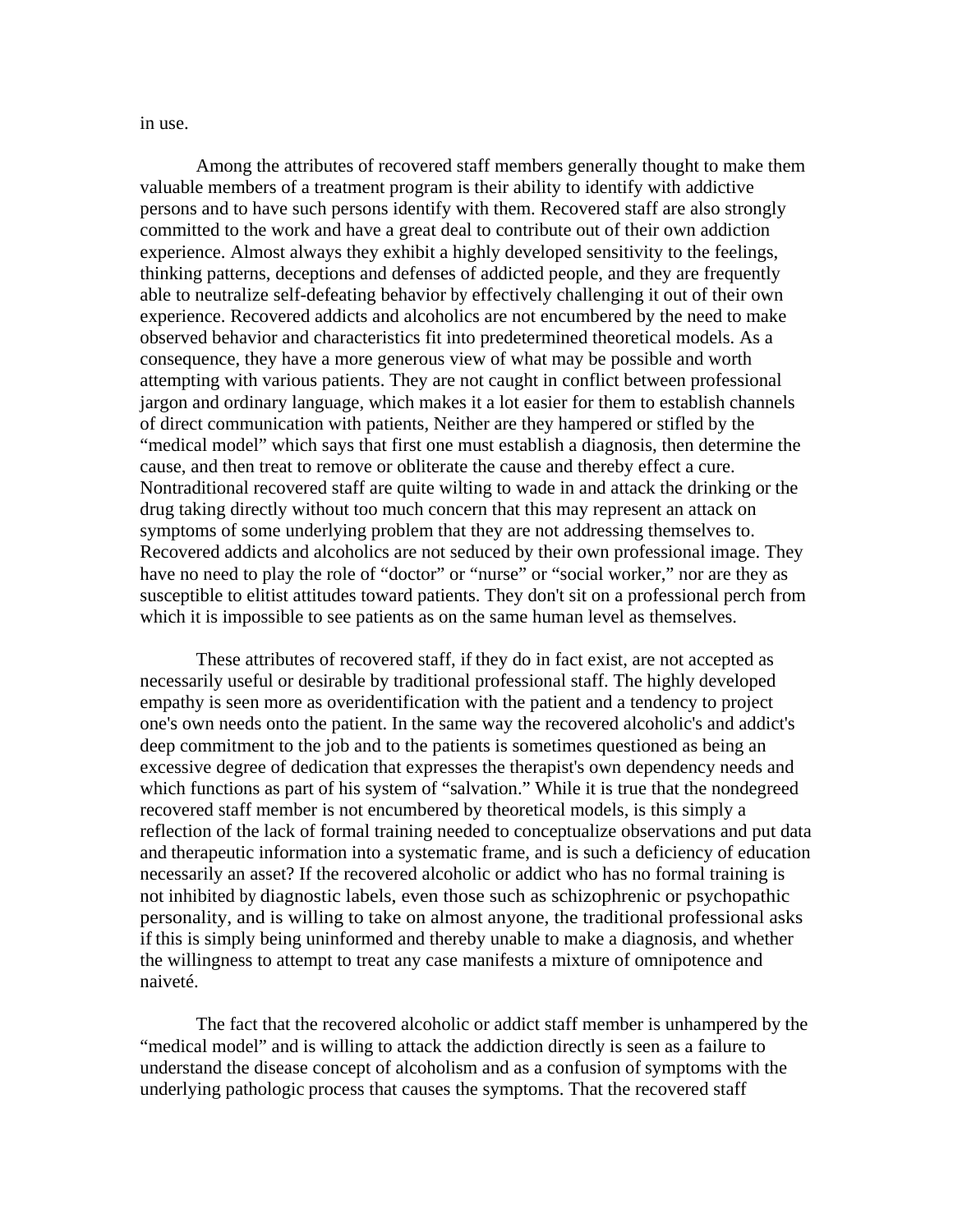member is less susceptible to playing the "doctor role" or "nurse role" is put down as sour grapes. Furthermore, the nonprofessional image problem is seen as just as bad when expressed in terms such as "only an alcoholic can help an alcoholic" or "it takes one to know one." The almost unlimited willingness of the recovered staff member to become involved with patients, to enter into the patient's life and use his own life situation and emotion as a therapeutic implement may be seen by the traditional professional as acting out in response to the therapist's own unconscious needs. The recovered staff member is seen as unable to maintain the distance necessary in a good therapeutic relationship, and this is considered risky behavior which may result in the therapist being pulled into unhealthy emotional entanglement with patients.

 The recovered staff member is also viewed as being omnipotent and too possessive of patients, with resulting difficulty letting go of patients and making appropriate referral of patients to other staff members, other elements of the program, or other agencies. Undue involvement in the patient's life is also criticized as being too manipulative to be helpful. It has been suggested that the recovered therapist's ego is fed more by feeling that he is stronger than most patients he works with than by any satisfacticn he feels when patients succeed. An alleged narrowness of approach is explained as the recovered therapist's failure to incorporate experience beyond his own, with the consequence that every patient is expected to follow a pathway of recovery similar to the therapist's. The traditional professional attributes to the noncredentiated recovered therapist the position: "This is the way I did it, and if you want to recover this is how you have to do it."

.

 Not all the arrows are flying in one direction, however, and I think that to physicians, nurses, social workers, psychologists, psychiatrists, and the like, who earn the status of "professional" at considerable cost of money and hard work, it has come as a rude awakening to learn that "professional" in the minds of some is a term of derision. Instead of conveying the idea of respectability, dependability, and competence, "professional" may be seen as insensitive and distant, behaving in a contrived, somewhat unnatural manner behind a mask of assumed dignity and self assurance; and performing in a way that is not so much incompetent as irrelevant. While the professional would wish to have that word almost synonymous with trustworthiness and reliability, the connotation in some minds is with self-serving inaccessibility. That which the professional presents as neutral objectivity, these critics perceive as indifference or fear of close human contact. Hiding or withholding information or knowledge in the name of confidentiality or professionalism may be perceived as a maneuver designed to veil the esoteric healing art and sustain an air of mystery around professional practice.

 The professional's judicious distance in the therapeutic relationship is seen as a partial cop-out by the nonprofessional, a way of keeping the commitment to the patient limited. This serves to protect the therapist from being forced to put into the therapeutic relationship more time, effort and personal involvement than he wishes to. Unwillingness to meet the patient directly in a here and now confrontation is interpreted at times as a lack of courage. Traditional professionals are perceived as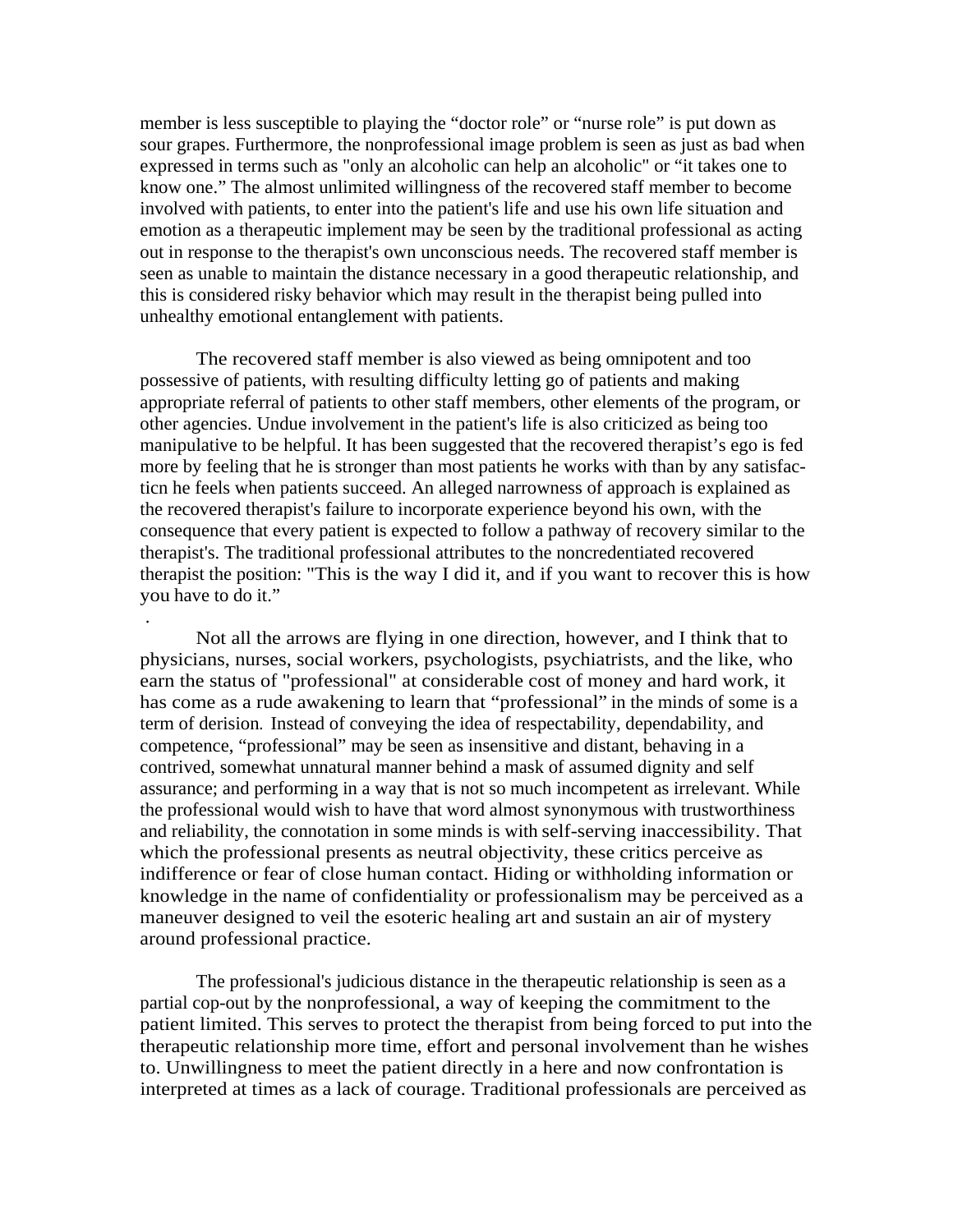relying more on tests, formulations and intermediate information than on direct and immediate experience of the patient. This may be related to a need to have everything broken down into formulations and conceptualizations that fit into a scheme that enables the professional to "understand" what is happening to the patient and what he is doing in his therapeutic intervention. At times the concern of the professional appears to be mere related to questions of his own potential professional liability than to the patient's actual disability.

 When professionals talk in technical language and. medical jargon, they are suspected of covering up ignorance or uncertainty. The nontraditionally trained recovered staff member operated on the assumption that what is understood can usually be discussed in everyday language. Preoccupation of the professional with diagnosis and the affixing of diagnostic labels to patients and their symptoms is seen to interfere with a therapeutic relationship, especially if the professional has a fixed viewpoint that certain diagnostic categories are either inappropriate for treatment or beyond the reach of effective treatment. To the noncredentialed recovered staff member, the professional's use of psychoanalytic jargon suggests that he is either covering a retreat from a shaky position or he is using language as a weapon. The professional's preoccupation with confidentiality is not always accepted at face value as a deep concern with the rights and welfare of the patient so much as it is perceived as a means of avoiding scrutiny and the need to share responsibility; confidentiality then becomes one more way of keeping people in the dark about what goes on in the therapeutic interaction.

 This view of the professional as someone not too likely to be helpful, on whom one ought to keep a suspicious eye may be unknown to some professionals, even though they work side by side with people who hold the view. And when psychiatrists call absurd the notion that the more sobriety one has obtained, the more expert one become, recovered staff counter that it is just as absurd to believe that only a psychiatrist can direct a mental health or addiction program. The multiple-point indictment of professionals by some recovered staff members seems to parallel the rabid brand of anti-professionalism exhibited by some reactionary elements in AA. This is the counterpart of reactionary elements among professionals who always have acted as though it were impossible for someone without a degree to know anything of importance or to be of any real value in a therapeutic relationship. Some nondegreed staff reduce the charge to a single word: professionals are snobs.

 Of course what is expressed publicly and what is said privately may be quite different. Publicly I have heard the nontraditionally qualified recovered staff attack professionals, attack treatment programs, attack the establishment, and generally exhibit contempt for training by professionals, credentialing by licensing schemes that would apply to nondegreed staff and not to traditionally degreed staff, and to academic degree programs. I have heard an almost paranoid reaction of some staff who seem to be saying, "I'll be damned if after all these years you're going to force me to go to school." Suspiciousness of any educational requirement has at times degenerated into contempt for education itself. One hears statements that come perilously close to "all you need is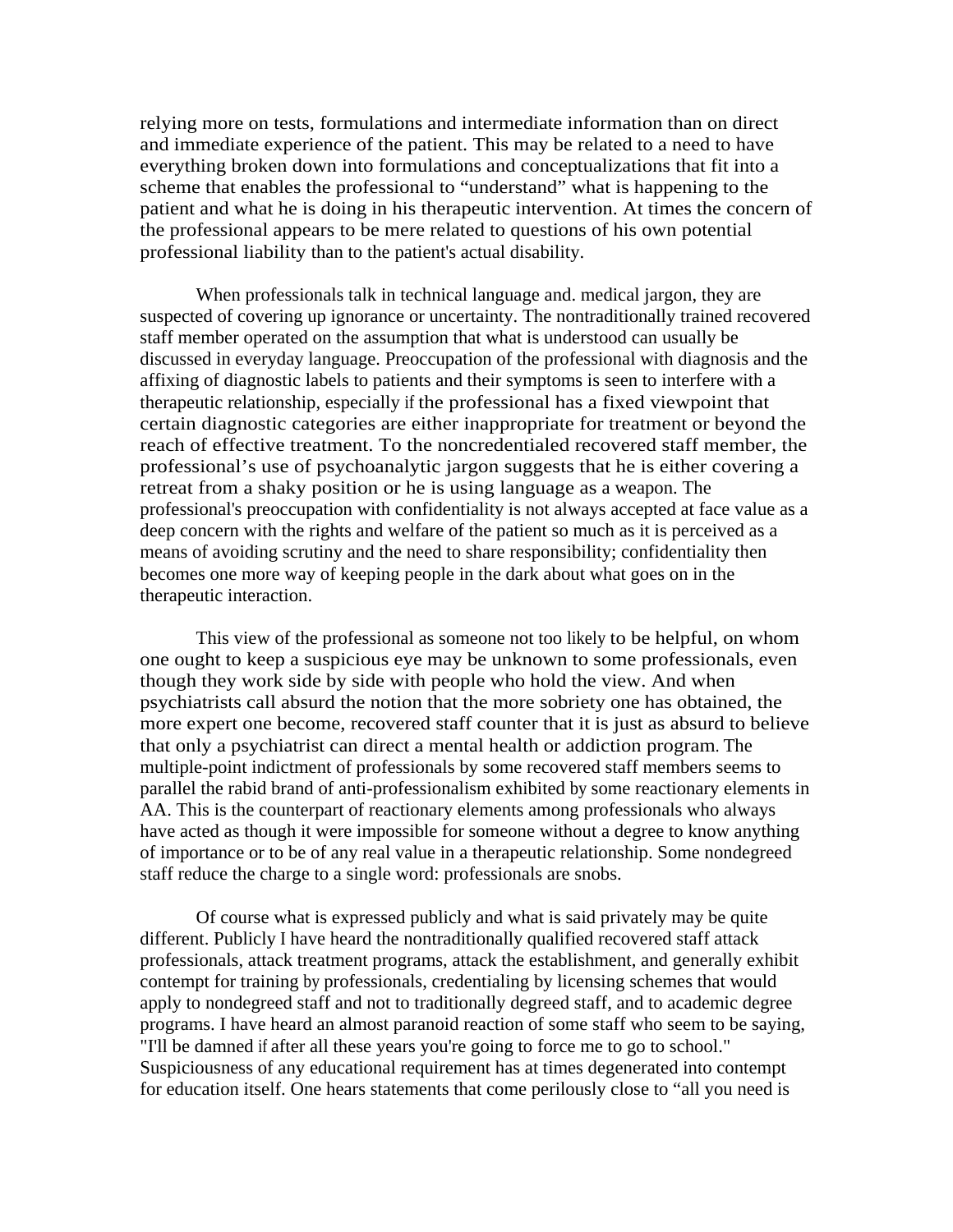time on the streets."

 When the just claims of nondegreed and noncredentialed staff are perverted into an attack on intellect and formal education, we have reached the level of absurdity. Then we witness the sad spectacle of intelligent men and women trying to convince themselves and others that it is \$somehow a better experience to have been an addict on the street than to have completed successfully a well-rounded educational program leading to an advanced degree. Then ability to outcon the addict is equated with competence as a therapist, and the only qualification for therapists needed is the naive, narrow, subjective feeling that "when it comes to addiction, I know where it's at."

 When things come to this pass, it is no surprise to see nondegreed workers acting publicly as if there were no programs responsive to their needs, no professionals sensitive or appreciative of the special and invaluable contribution they make and to the problems they face, no facilities going out of their way to remove inequities, no real effort to find solutions in the treatment bureaucracy that would remove some of the disqualifying restrictive policy and red tape, no searching for educational policies that would credit realistically the competence they have or educational forms that would be appropriate to their wishes and needs.

 And yet, privately, one can observe that many nondegreed recovered staff devour any useful and appropriately designed training opportunity. Many of them try to improve their basic skills, even such elementary skills as reading and writing. In the privacy of a friendly conversation, many will admit feelings of inadequacy, narrowness, relative ignorance of the field as a whole. They express their feelings of self-doubt and uncertainty based on what they see as a very modest degree of success in their work with patients. They also indicate that they know that some traditionally qualified professionals are just as in tune to the needs and mechanisms of addicted people as they are and they are well aware that some professionals and some establishment programs are their best allies.

 And some traditional professionals in private among themselves have been saying that so-called paraprofessionals are over-invested, narrow in outlook, uncritical, impaled on the program that happened to work for them, demanding, falsely confident, and victimized by a delusion of competence far beyond what they may have achieved.

 But in public, at least in my view at recent gatherings, traditional professionals have failed to answer even unreasonable attacks from the nontraditionally qualified workers. Such inappropriate and excessive attacks, very much like some of what has been detailed above, were largely unanswered at recent meetings such as the Fifth National Methadone Conference in Washington last year, the National Drug Abuse Conference in Chicago this year, and the National Drug Abuse Training Conference in Washington this year. I don't know why degreed professionals have backed away from a confrontation with nondegreed protagonists. It could be fear, guilt, or failure to understand and accept their own deep feelings about the issues raised. I've seen some professionals acting very much like white "liberals" who are incapable of disliking a black person or exhibiting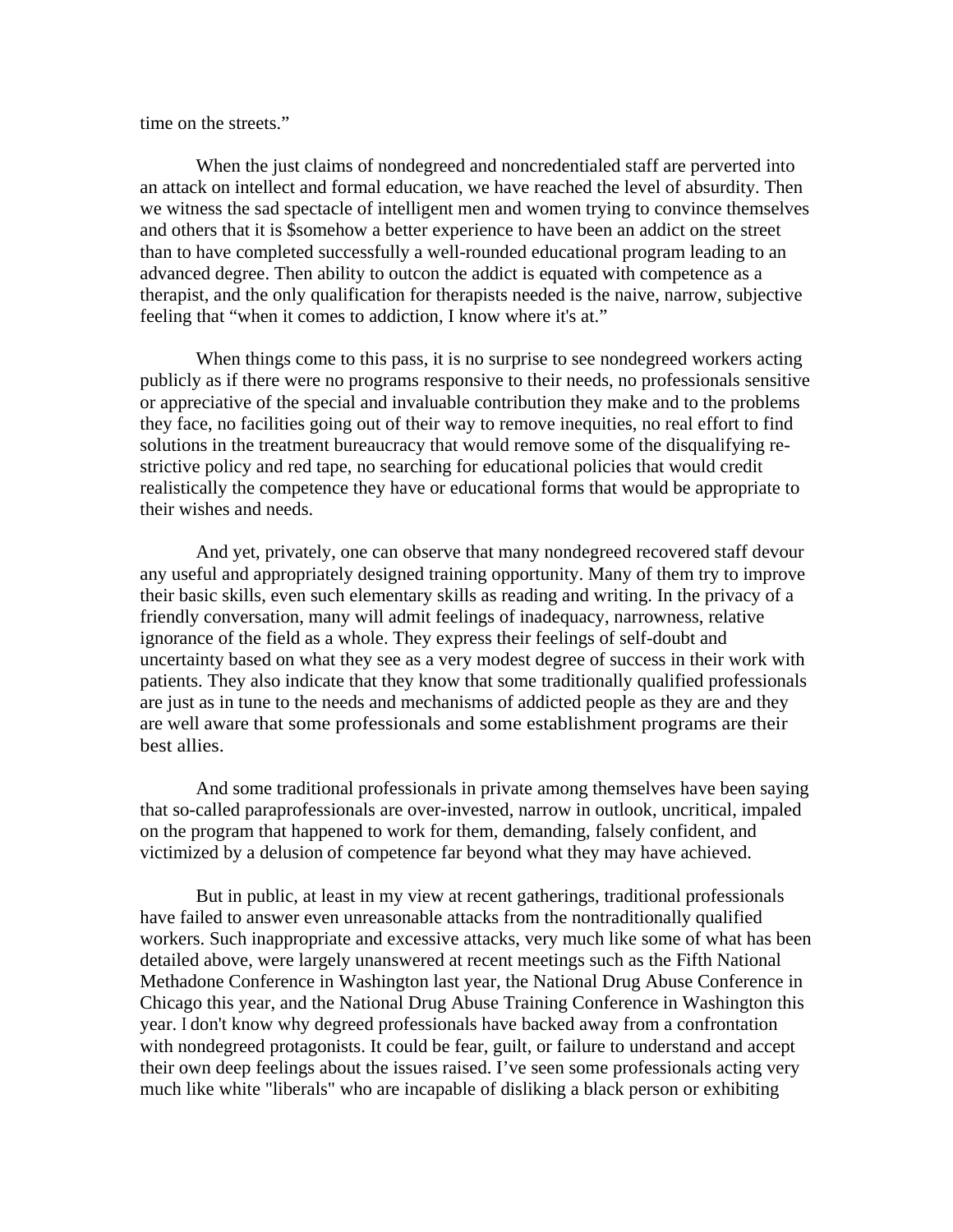toward a black person any behavior that is angry, challenging, contradicting or rejecting.

 So far I have heard a good deal of rhetoric and many angry charges based on stereotyped accusations. We still await a reasonable statement that begins to address in an honest and courageous fashion the true advantages, disadvantages, potentialities and limitations of both degreed and nondegreed professionals and which begins to work out mechanisms for assessing competence and assigning value to competence without regard to the way in which the competence was achieved.

 Although it is hard to hear the truth when people are wildly shouting, anyone familiar with the arguments on both sides may believe, as I do, that there is some truth in what is being said in both camps. It may be that both nondegreed recovered professionals and traditionally credentialed professionals suffer from disabilities such as insensitivity, narrowness of viewpoint, inability to extend beyond one's own peculiar training and experience. It is simply that the disability is different for each type of professional. Clearly this is an opportunity as well as a difficulty, for it certainly seems likely that people of goodwill could help one another to extend their understanding and capability, if the spirit was right. More than equity in the job situation is being demanded, and I think we must understand this. These are questions of dignity and status. It is a matter of self respect not to accept less compensation for one's work than what another person equally capable and working at the same job receives. The fact that these are difficult problems cannot allow us to evade them. At the root, the issue is economic as well as personal and emotional. We must come up with answers that are as fair as we can make them and that express equity economically as well as in status and prestige.

 I look to this conference to begin the necessary and difficult task of understanding one another and then moving toward policies, procedures and standards that are proper and fair to all.

 We can agree, I would hope, that neither side has a monopoly on knowledge and wisdom, however obtained, and neither on sensitivity, empathy, compassion, or the necessary generosity and courage to make these commendable human traits useful to other people.

 Can we also agree that it is foolish to think that people learn nothing in schools or to take the corollary, that the only way to become educated is on the street?

 Perhaps we need to pause and examine our terms. I think we all have a fair notion of what a school is but I wonder if we could all agree about what the street is. I want to introduce the view that all of us are born and raised on some street. It is not only those from economically limited and socially oppressed backgrounds who know the street; they know a particular street. What I am driving at is that we all derive knowledge and understanding of life and human experience from our particular individual, family, neighborhood, and societal experiences. If you believe that people who come from similar backgrounds and who have known similar experiences can be helpful to one another, I share your view. But I reject as over-simplified any idea that whites know